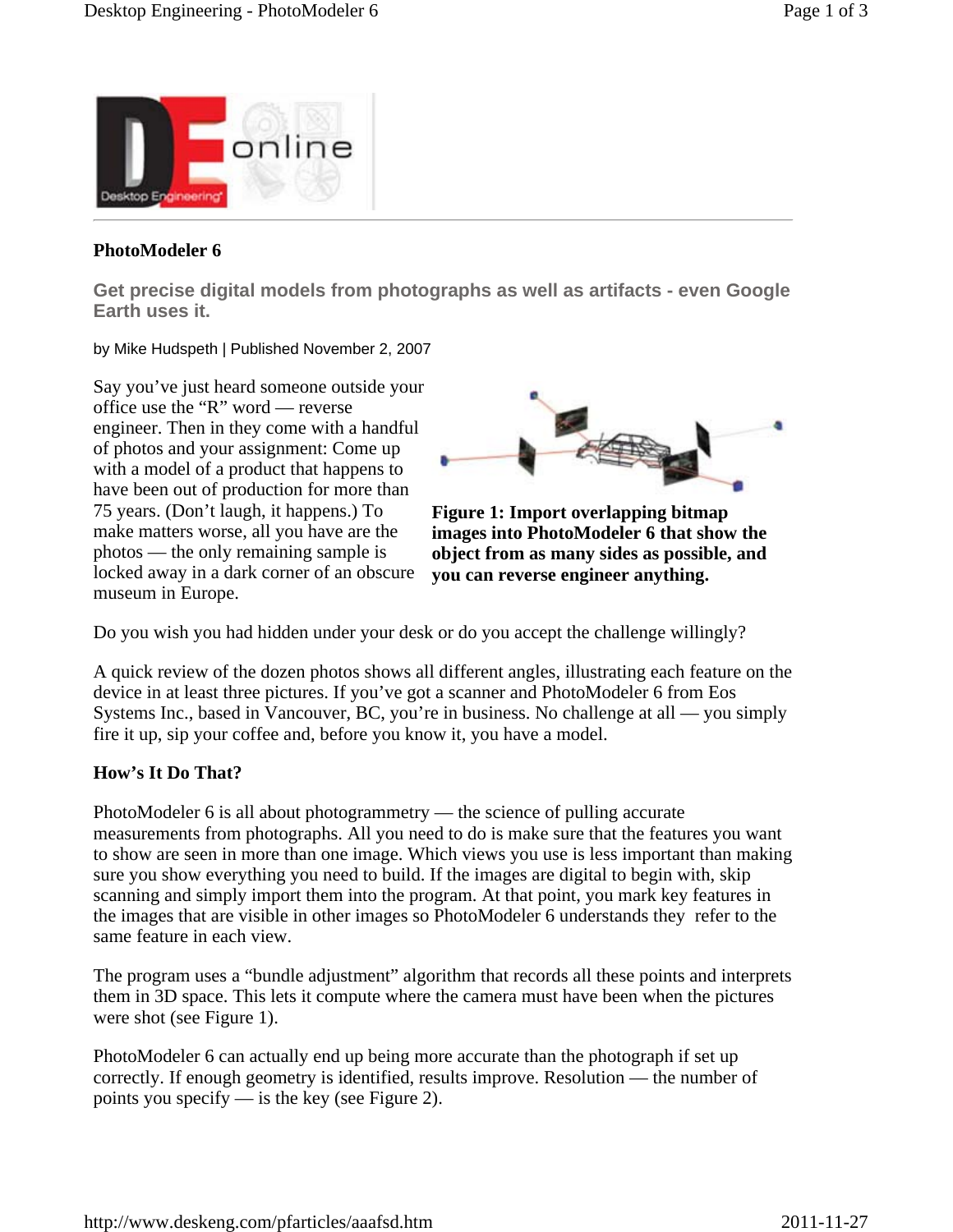And if you want to reverse engineer an object in your possession, you can get amazing results by adding targets to the object. These are targets (usually small high-contrast circles) that you apply to your model before you take the photos. The program knows their size so it has a scale reference. Even if you don't use the targets, PhotoModeler 6 will still produce a model, but the overall size will be up in the air until you specify how big things are. All you need do is establish the distance between two specific points.



**Figure 2: You point out to PhotoModeler 6 various points that Figure 3: PhotoModeler 6 can build appear in multiple photos (the more models using various shapes. the better) and it will interpret the object accurately in 3D space, regardless of size.**

PhotoModeler 6 will build your model using forms it's familiar with (see Figure 3) and give you actual NURBS surfaces that you can export to other programs using standard translators such as DXF, 3D Studio 3ds files, VRML, IGES, even STL (to name a few). Of course, you can always tweak the model at any time to fix something that might be slightly off.

# **Numerous Applications**

As I worked with PhotoModeler 6 I tried to think of how it could be used. It's not hard to imagine. Archaeologists would be a natural fit for this technology. They could document an entire dig. They find an historic artifact, photograph it, process it with PhotoModeler 6, and anyone interested gets the chance to see it. You can model the overall geometry and then wrap a photographic image onto it. When you're done you've got a virtual artifact anyone can look at on the Internet at their leisure. Engineers can model things to design for and around. Plant designers or architects can model entire building sites (see Figure 4) with uncanny results.

PhotoModeler 6 can even remove perspective distortion and correct for



**Figure 4: You don't always have to model everything. PhotoModeler 6 can wrap photographic images on the model's surfaces and make it look like the real deal.Google Earth uses it.**